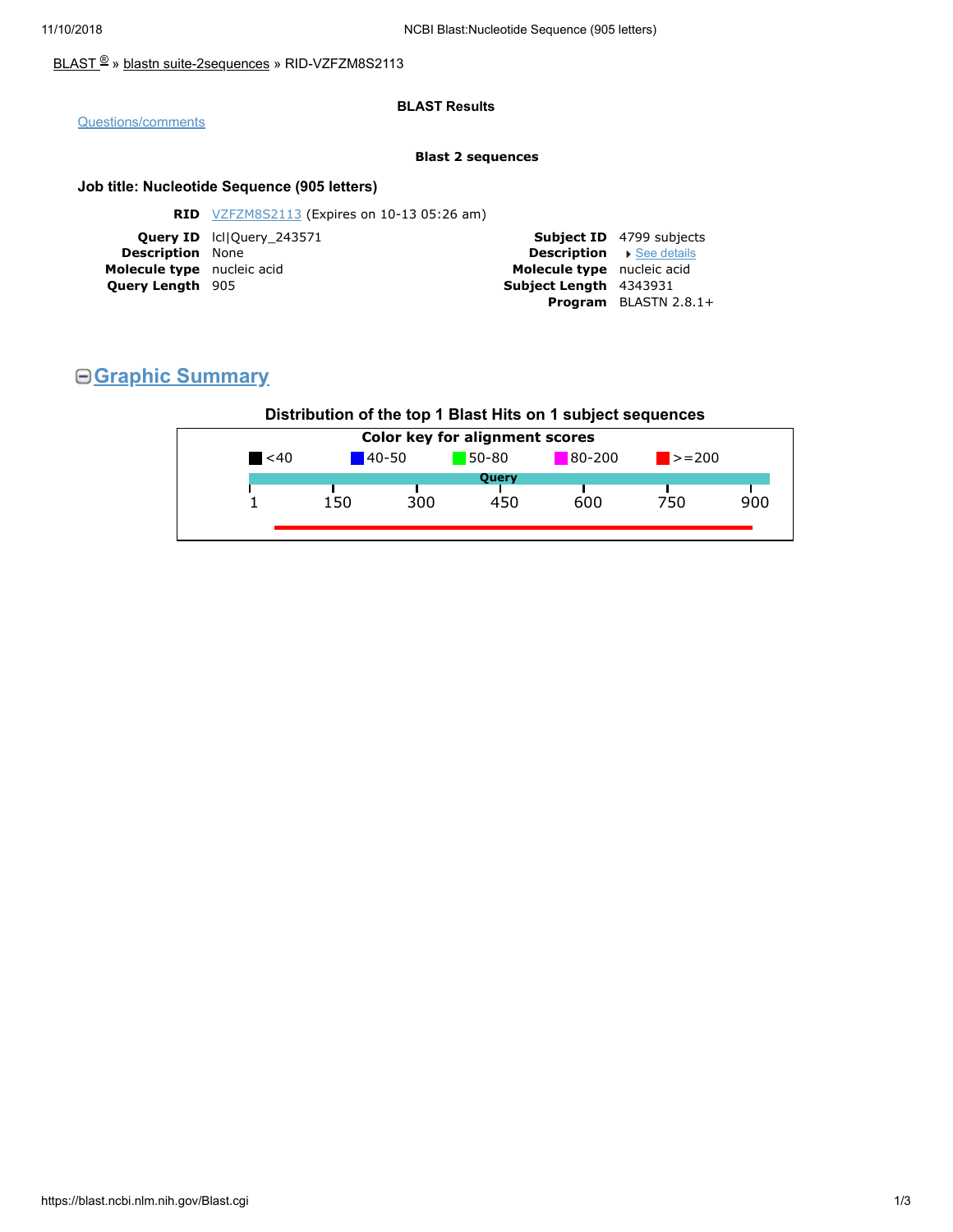## **Descriptions**

Sequences producing significant alignments:

| <b>Description</b>                                                  | Max<br>score | Total<br>score | Query<br>cover | value | Ident | Accession    |
|---------------------------------------------------------------------|--------------|----------------|----------------|-------|-------|--------------|
| MHIKLPCM 01505 Lipopolysaccharide<br>core biosynthesis protein RfaG | 1520         | 1520           | 93%            | 0.0   | 99%   | Query_245077 |

## **Alignments**

MHIKLPCM\_01505 Lipopolysaccharide core biosynthesis protein RfaG Sequence ID: Query\_245077 Length: 1125 Number of Matches: 1 Range 1: 58 to 899

| 0.0()<br>1520 bits(823)<br>840/847(99%)<br>5/847(0%)<br>Plus/Minus<br>Features:<br>105<br>46<br>Query<br>GCGGCAA<br>CAAGGAGAACAATAC<br>GCAGC<br>899<br>840<br>Sbjct<br>165<br>106<br>TGATAAGCGGGATGCATTAATAAATCAGCGGCTGCCATTAATTCAGACACATCATTCCGC<br>Query<br>tĠAtAAĠĊĠĠĠAtĠĊAttAAtAAAtĊAĠĊĠĠĊtĠĊĊAttAAttĊAĠAĊAĊAtĊAt<br>የናረረ<br>780<br>Sbjct<br>839<br>166<br>225<br>Query<br>CCGGAAAAGAAATGCA<br>ĢÇ<br>ÇAGCA<br>ႵႻჂႱჇႵႵ<br>779<br>720<br>Sbjct<br>285<br>226<br>Query<br><b>ĢĢÇÇAAÇAAÇAAAÇAAÇAAÇG</b> ]<br>·ϙϙϚϙϯϙϙϚϙϙϯ<br>ҁҿҁҿҿ <sub>+++</sub> ӌ+ҁҁ+ҿҿҁҁӯӯҁӯҭҁӯҭҁӯҭҁӯҭҁӯҭҁӌҭҁӋҭ+ӋӋҿҿҁҿӊӯҭҫҿӱӊ+<br>660<br>719<br>Sbjct<br>286<br>345<br>Query<br>GAGCGATCCACACC<br>              <br><b>ACGACCAAAATCTGAACCAACC</b><br>GATGCCAAAGC <sup>-</sup><br>YY++?Y????++??Y?FY+++Y??Y?FYYYY+7+?YY57YY?<br>659<br>600<br>Sbjct<br>405<br>346<br><b>CAGTGATGCCAT</b><br>TGGCGATAAAT<br>Query<br>AGCAATAAGT<br>G<br>TCACGACTGT<br>G<br>·&††cA&†&A†&ccA†††††<br>ttddddataattt:<br>`CACGACTGTTT<br>599<br>540<br>Sbjct<br>465<br>406<br>Query<br>·ϙϯϚϟϙϙϙϯϯϙϙϡϯϙϚϚϙϙϙϙϙϙϙϙϙϙϙ<br>GAAAACGT<br>ĢĢĢA<br>ĢÇĞÇĞ<br>Ģ<br>+G+cAGGA+AGA+AccAGGGGGAAGAA+++GAAAAcG+<br>539<br>480<br>Sbjct<br>G<br>525<br>466<br>Query<br>·ϙϙϙϙϙͳ<br>ÇGGÇGA<br>ÇGĢŢ<br>ĢĢŢ<br>Ģ<br>Ģ<br>┼ĠĠ┼┼Ҁϔᢡ╁┼╁ᢡᢡ┼ϒϭ╁┼Ϛ┼Ϩ╁ϨϒϓϓϨϨϨϨϨϨϓ┼╁┦╧Ҁ┼╁ϓ╁ϚϨϨϲͰϚϒϭϨϓϚϒϯϒͳ<br>420<br>479<br>Sbjct<br>585<br>526<br>Query<br>CGAAAGTCGCTCGCT<br><b>СGAATGCAGCATAATGGCGATAG</b><br>ACCATGI<br>catgttcgaaagtcgctcgctcgaatgcagcataatggcgatag<br>419<br>360<br>Sbjct<br>586<br>645<br>Query<br>AAACGATAGAAAAAT<br>CGGCATAACAGACA<br>CGCGATG<br>ÇÇC<br>ĢÇĢCCAC |
|------------------------------------------------------------------------------------------------------------------------------------------------------------------------------------------------------------------------------------------------------------------------------------------------------------------------------------------------------------------------------------------------------------------------------------------------------------------------------------------------------------------------------------------------------------------------------------------------------------------------------------------------------------------------------------------------------------------------------------------------------------------------------------------------------------------------------------------------------------------------------------------------------------------------------------------------------------------------------------------------------------------------------------------------------------------------------------------------------------------------------------------------------------------------------------------------------------------------------------------------------------------------------------------------------------------------------------------------------------------------------------------------------------------------------------------------------------------------------------------------------------------------------------------------------------------------------------------|
|                                                                                                                                                                                                                                                                                                                                                                                                                                                                                                                                                                                                                                                                                                                                                                                                                                                                                                                                                                                                                                                                                                                                                                                                                                                                                                                                                                                                                                                                                                                                                                                          |
|                                                                                                                                                                                                                                                                                                                                                                                                                                                                                                                                                                                                                                                                                                                                                                                                                                                                                                                                                                                                                                                                                                                                                                                                                                                                                                                                                                                                                                                                                                                                                                                          |
|                                                                                                                                                                                                                                                                                                                                                                                                                                                                                                                                                                                                                                                                                                                                                                                                                                                                                                                                                                                                                                                                                                                                                                                                                                                                                                                                                                                                                                                                                                                                                                                          |
|                                                                                                                                                                                                                                                                                                                                                                                                                                                                                                                                                                                                                                                                                                                                                                                                                                                                                                                                                                                                                                                                                                                                                                                                                                                                                                                                                                                                                                                                                                                                                                                          |
|                                                                                                                                                                                                                                                                                                                                                                                                                                                                                                                                                                                                                                                                                                                                                                                                                                                                                                                                                                                                                                                                                                                                                                                                                                                                                                                                                                                                                                                                                                                                                                                          |
|                                                                                                                                                                                                                                                                                                                                                                                                                                                                                                                                                                                                                                                                                                                                                                                                                                                                                                                                                                                                                                                                                                                                                                                                                                                                                                                                                                                                                                                                                                                                                                                          |
|                                                                                                                                                                                                                                                                                                                                                                                                                                                                                                                                                                                                                                                                                                                                                                                                                                                                                                                                                                                                                                                                                                                                                                                                                                                                                                                                                                                                                                                                                                                                                                                          |
|                                                                                                                                                                                                                                                                                                                                                                                                                                                                                                                                                                                                                                                                                                                                                                                                                                                                                                                                                                                                                                                                                                                                                                                                                                                                                                                                                                                                                                                                                                                                                                                          |
|                                                                                                                                                                                                                                                                                                                                                                                                                                                                                                                                                                                                                                                                                                                                                                                                                                                                                                                                                                                                                                                                                                                                                                                                                                                                                                                                                                                                                                                                                                                                                                                          |
|                                                                                                                                                                                                                                                                                                                                                                                                                                                                                                                                                                                                                                                                                                                                                                                                                                                                                                                                                                                                                                                                                                                                                                                                                                                                                                                                                                                                                                                                                                                                                                                          |
|                                                                                                                                                                                                                                                                                                                                                                                                                                                                                                                                                                                                                                                                                                                                                                                                                                                                                                                                                                                                                                                                                                                                                                                                                                                                                                                                                                                                                                                                                                                                                                                          |
|                                                                                                                                                                                                                                                                                                                                                                                                                                                                                                                                                                                                                                                                                                                                                                                                                                                                                                                                                                                                                                                                                                                                                                                                                                                                                                                                                                                                                                                                                                                                                                                          |
|                                                                                                                                                                                                                                                                                                                                                                                                                                                                                                                                                                                                                                                                                                                                                                                                                                                                                                                                                                                                                                                                                                                                                                                                                                                                                                                                                                                                                                                                                                                                                                                          |
|                                                                                                                                                                                                                                                                                                                                                                                                                                                                                                                                                                                                                                                                                                                                                                                                                                                                                                                                                                                                                                                                                                                                                                                                                                                                                                                                                                                                                                                                                                                                                                                          |
|                                                                                                                                                                                                                                                                                                                                                                                                                                                                                                                                                                                                                                                                                                                                                                                                                                                                                                                                                                                                                                                                                                                                                                                                                                                                                                                                                                                                                                                                                                                                                                                          |
|                                                                                                                                                                                                                                                                                                                                                                                                                                                                                                                                                                                                                                                                                                                                                                                                                                                                                                                                                                                                                                                                                                                                                                                                                                                                                                                                                                                                                                                                                                                                                                                          |
|                                                                                                                                                                                                                                                                                                                                                                                                                                                                                                                                                                                                                                                                                                                                                                                                                                                                                                                                                                                                                                                                                                                                                                                                                                                                                                                                                                                                                                                                                                                                                                                          |
|                                                                                                                                                                                                                                                                                                                                                                                                                                                                                                                                                                                                                                                                                                                                                                                                                                                                                                                                                                                                                                                                                                                                                                                                                                                                                                                                                                                                                                                                                                                                                                                          |
|                                                                                                                                                                                                                                                                                                                                                                                                                                                                                                                                                                                                                                                                                                                                                                                                                                                                                                                                                                                                                                                                                                                                                                                                                                                                                                                                                                                                                                                                                                                                                                                          |
|                                                                                                                                                                                                                                                                                                                                                                                                                                                                                                                                                                                                                                                                                                                                                                                                                                                                                                                                                                                                                                                                                                                                                                                                                                                                                                                                                                                                                                                                                                                                                                                          |
| 359<br>300<br>Sbjct                                                                                                                                                                                                                                                                                                                                                                                                                                                                                                                                                                                                                                                                                                                                                                                                                                                                                                                                                                                                                                                                                                                                                                                                                                                                                                                                                                                                                                                                                                                                                                      |
| 646<br>705<br>Query                                                                                                                                                                                                                                                                                                                                                                                                                                                                                                                                                                                                                                                                                                                                                                                                                                                                                                                                                                                                                                                                                                                                                                                                                                                                                                                                                                                                                                                                                                                                                                      |
| 299<br>240<br>Sbjct                                                                                                                                                                                                                                                                                                                                                                                                                                                                                                                                                                                                                                                                                                                                                                                                                                                                                                                                                                                                                                                                                                                                                                                                                                                                                                                                                                                                                                                                                                                                                                      |
| 765<br>706<br>Query<br>ĢĢĄŢ<br>GAACCCAGGCATAAT<br>ĢŢ<br>ĢĊĊ<br>CAGAT<br>ĢĢ<br>ĢÇĄ<br>AÇĢŢ<br>·ϚϚϟͳϘϘͳ                                                                                                                                                                                                                                                                                                                                                                                                                                                                                                                                                                                                                                                                                                                                                                                                                                                                                                                                                                                                                                                                                                                                                                                                                                                                                                                                                                                                                                                                                    |
| ┼┼と┧╘┦┼╒╚┼┼┼┼╒ヤ┑╾ҀҀҀ┰╹╏╏╏╏╁┦╁╿┼┦┼<br>GGATGTGCC<br>`CTGCATTACGTCCATGGTTA<br>239<br>180<br>Sbjct                                                                                                                                                                                                                                                                                                                                                                                                                                                                                                                                                                                                                                                                                                                                                                                                                                                                                                                                                                                                                                                                                                                                                                                                                                                                                                                                                                                                                                                                                           |
| 825<br>766<br>Query<br><u>AACCGGTACGCGAATAAGC</u><br>CGGGCAATCGCC<br>CAAAT<br>ĢÇ                                                                                                                                                                                                                                                                                                                                                                                                                                                                                                                                                                                                                                                                                                                                                                                                                                                                                                                                                                                                                                                                                                                                                                                                                                                                                                                                                                                                                                                                                                         |
| 179<br>120<br>Sbjct                                                                                                                                                                                                                                                                                                                                                                                                                                                                                                                                                                                                                                                                                                                                                                                                                                                                                                                                                                                                                                                                                                                                                                                                                                                                                                                                                                                                                                                                                                                                                                      |
| 885<br>826<br>Query<br>҄҃ӒҀҪҪҪҀѦӒѦҀӒҬҨ҃ӌ҄ҀӯҀҪҪҪҪҀҬӌ҄ҪӌӌҀѦѦҪҬӌѦҬӌ҄ѦҀӌ҄ҬѦӒҬѦҪӌ҄                                                                                                                                                                                                                                                                                                                                                                                                                                                                                                                                                                                                                                                                                                                                                                                                                                                                                                                                                                                                                                                                                                                                                                                                                                                                                                                                                                                                                                                                                                            |
| ᡶ <mark>᠘Ⴕ</mark> ╶ĠĠႵĠĠĊĊĊĊĠႵĠĊĠĠĊ <mark></mark><br>AA†ACG-<br>64<br>119<br>TTGAGGC<br>Sbjct                                                                                                                                                                                                                                                                                                                                                                                                                                                                                                                                                                                                                                                                                                                                                                                                                                                                                                                                                                                                                                                                                                                                                                                                                                                                                                                                                                                                                                                                                            |
| 892<br>886<br>Query<br>ÇAT<br>TAẠẠ<br>┟╽╂╶┟╽┧<br>58<br>Sbjct<br>63                                                                                                                                                                                                                                                                                                                                                                                                                                                                                                                                                                                                                                                                                                                                                                                                                                                                                                                                                                                                                                                                                                                                                                                                                                                                                                                                                                                                                                                                                                                       |